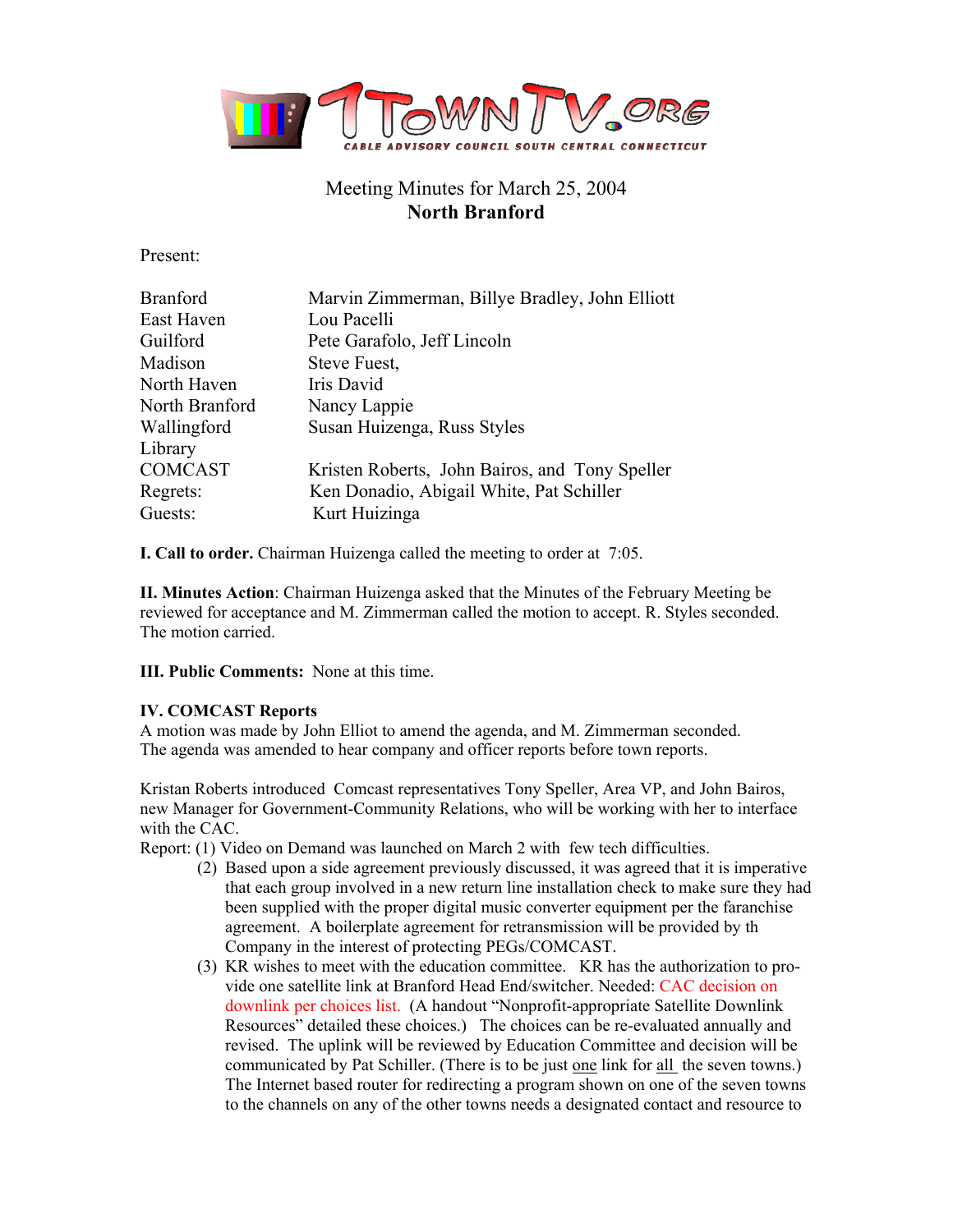manage the 'switchin'. The switcher can access any of the twenty-one sites (three for each of the seven towns) plus the satellite, and any of the sources can be designated out to any other town. PEG groups input will be required once specification receives to establish the technical process.

- (4) Various new stations were added.
- (5) Annual CPI increase in per subscriber rate confirmed as \$6.21 or 2.8% increase.
- (6) Service Changes: In operations, field techs are in the field seven days a week. New business rules include a Same-Day-Back guarantee, so if a customer misses a service call and checks in, Comcast will have someone go back out there the same night. Also, if a tech has a work order to do one service and, while there, is asked to look at a second problem, the tech is authorized to stay to fix the second problem, as part of new customer-friendly business rules. At the new call center in Berlin, the hours are 7am to midnight; and after midnight, calls are switched to the regional center so that there is 24-hour service. (The new number for all towns is 1-800- COMCAST.) Also there is now a local operations tech who can more quickly respond to local issues; Hank Lindsey will be introduced at a future meeting. Also Rachel Lane is in charge of Customer Service issues at the Berlin Center.
- (7) As to the senior citizen discount, the criteria are age 65 and a low-income situation. They are considering offering the discount to something other than Basic, perhaps Expanded Basic. Also it was determined at a hearing that not enough information was being given out about the discount program, and also people who acted as power of attorney for some convalescent home residents were not able to secure the discount on behalf of the people they served. Comcast promised to look into these. KR also said that if anyone had a problem with a convalescent home issue, he or she should contact KR or JB, identifying themselves as power of attorney.
- (8) DVR is still targeted for the second quarter.

### **V. Officers' Reports**

Chairman:

1) Hearing Promotion: A thirty-minute Video Program was produced to explain who CAC which included information on upcoming hearing. Tapes distributed.

2) DPUC is providing alterative correspondence process – CAC invited to register for ecorrespondence.

3) The Media for Alliance Membership in process checks are in the mail.

4) Questions and Answers were discussed pertaining to the public meetings planned.

5) Meeting notices not sent because all new members were sent New member package with information and others had e-mail notice. Postcard or phone call in addition to e-mail is expectation.

6) e-mail address established for each town and can be accessed via any internet source ( local library or home) Format is Town name @7TownTV.org Password: "CACSCC."

Vice-Chair: None

- Secretary: R. Styles asked that (1) any changes in e-mail address be reported immediately, (2) all "reply" to notices, (3) "Regrets" be sent if one can't attend a monthly meeting.
- Treasurer: P. Garafolo reported that a CD was expected to be rolled over at 1.1% rate. A motion was made by S. Fuest to roll the CD's and seconded by M. Zimmer man. It passed. The surplus right now is \$22,900.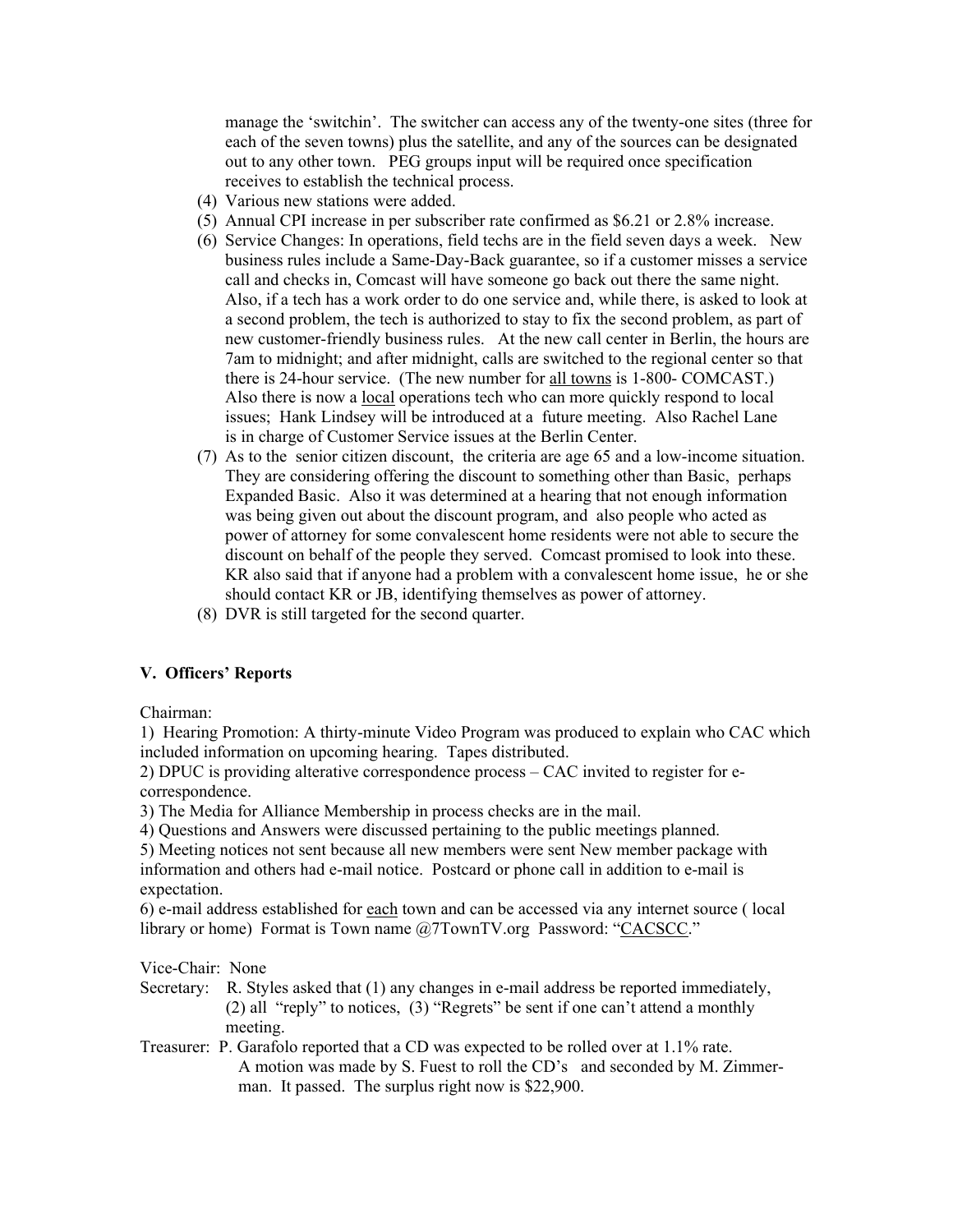#### **VI. Customer Issues**

- 1. Commercial Accounts, such as non-profits, were notified on substantial rate increases. Can something be done? T. Speller said he would look at letters and try to make appropriate adjustments.
- 2. East Haven public access –handicap accessible? Not now, but new facilities encouraged to be made accessible or other facilities be used if necessary.

#### **VII. Old Business** – done under New Business.

#### **VIII. Town Reports.**

Branford. M. Zimmerman /J. Elliot reporting. Customer issues: PEG activities: BOE Updates:

East Haven. XXX reporting. Customer issues: PEG activities: BOE Updates:

Guilford. J.Lincoln/ P. Garafolo reporting. Customer issues: PEG Activities: BOE Updates:

Madison. S. Fuest / A. White reporting. Customer issues: PEG activities: BOE Updates:

North Branford. N. Lappie reporting. Customer issues: PEG activities: BOE Updates:

North Haven. Iris David reporting. Customer issues: PEG activities; BOE Updates:

Wallingford. R. Styles/S. Huizenga reporting. Customer issues: PEG activities: